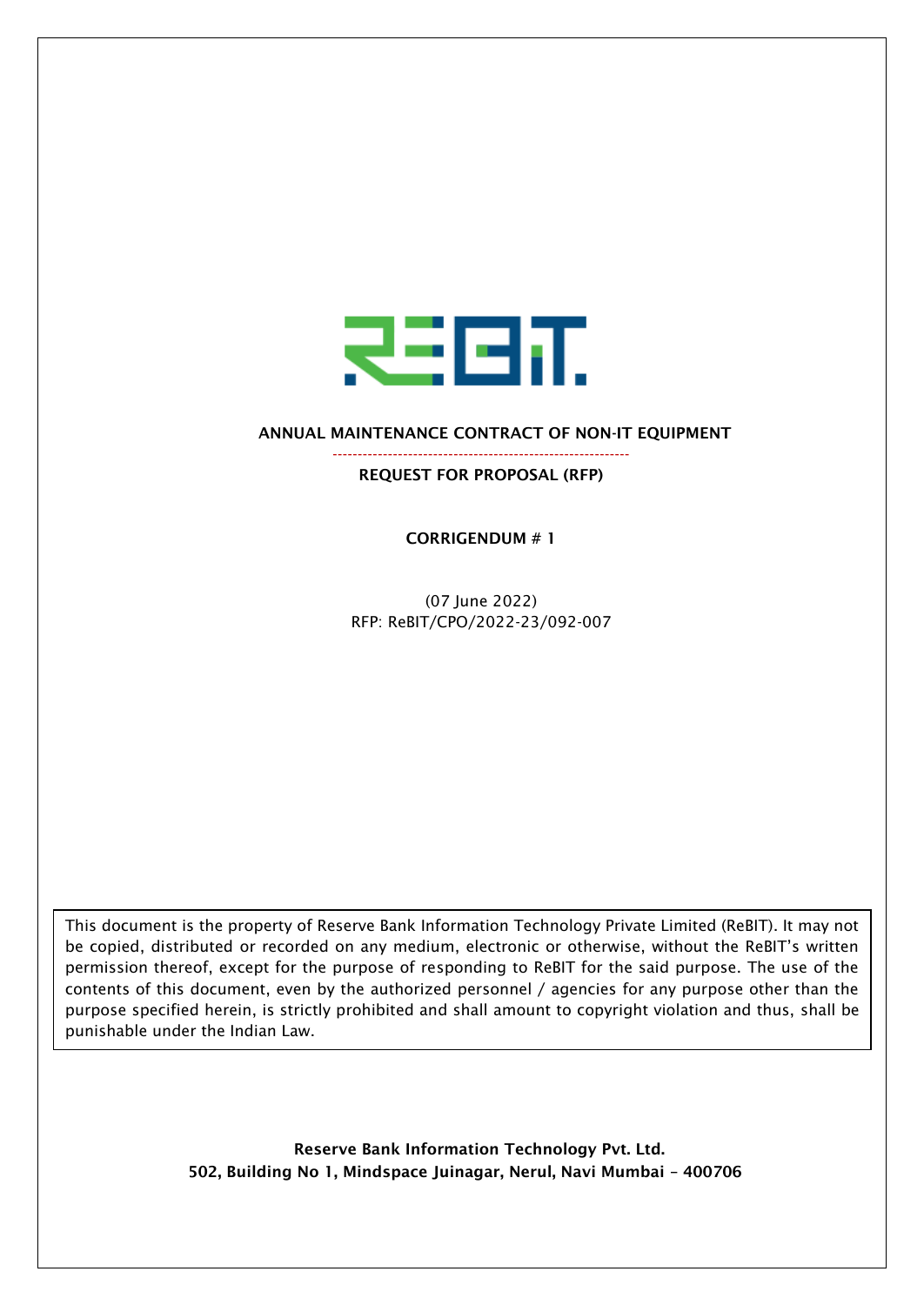

## Following are the changes / clarification in the RFP terms. All the bidders are requested to refer the "Corrigendum / Revised Terms" column as below:

| Page<br><b>No</b> | <b>Clause No.</b><br>& Heading                                          | <b>Existing Terms</b>                                                                                                                                                                                                                                                                                                                                                                                                                | <b>Corrigendum / Revised Terms</b>                                                                                                                                                                                                                                                                                                                                                                                                                                                                                                                                                                          |
|-------------------|-------------------------------------------------------------------------|--------------------------------------------------------------------------------------------------------------------------------------------------------------------------------------------------------------------------------------------------------------------------------------------------------------------------------------------------------------------------------------------------------------------------------------|-------------------------------------------------------------------------------------------------------------------------------------------------------------------------------------------------------------------------------------------------------------------------------------------------------------------------------------------------------------------------------------------------------------------------------------------------------------------------------------------------------------------------------------------------------------------------------------------------------------|
| 39 of<br>62       | Annexure<br>$A$ :<br>Submission<br>Checklist<br>for<br>Technical<br>Bid | <b>Annexure K: Proposed Team Profile</b>                                                                                                                                                                                                                                                                                                                                                                                             | Annexure K is not required to be<br>submitted.                                                                                                                                                                                                                                                                                                                                                                                                                                                                                                                                                              |
| 47 of<br>62       | Annexure G<br>Minimum<br>Eligibility<br>Criteria : 2<br>Turnover        | a. The bidder should have average<br>annual turnover of INR 3 Crores from<br><b>Facility Management Services in last</b><br>three financial years (FY 2018-19, FY<br>2019-20 & FY 2020-21).<br>b. The bidder should have positive<br>Networth and positive Profit After Tax<br>(PAT)<br>from<br>Integrated<br>Facility<br>Management Services in each of the last<br>three financial years (FY 2018-19, FY<br>2019-20 & FY 2020-21). | The bidder should have average<br>a.<br>annual turnover of INR 3 Crores from<br><b>Facility Management Services</b> in last<br>three financial years (FY 2018-19, FY<br>2019-20 & FY 2020-21).<br>b. The bidder should have positive<br>from Integrated Facility<br>Networth<br>Management Services in each of the last<br>three financial years (FY 2018-19, FY<br>2019-20 & FY 2020-21).<br>c. The bidder should have positive Profit<br>After Tax (PAT) from Integrated Facility<br>Management Services in any three of last<br>four financial years (FY 2017-18, 2018-<br>19, FY 2019-20 & FY 2020-21). |

Please read the aforesaid corrigendum along with the issued RFP document. All other terms and conditions which are not covered in this Corrigendum, will be as per the original RFP – Annual Maintenance Contract of Non-IT Equipment Ref: ReBIT/CPO/2022-23/092/007 dated May 27, 2022.

\*\*\*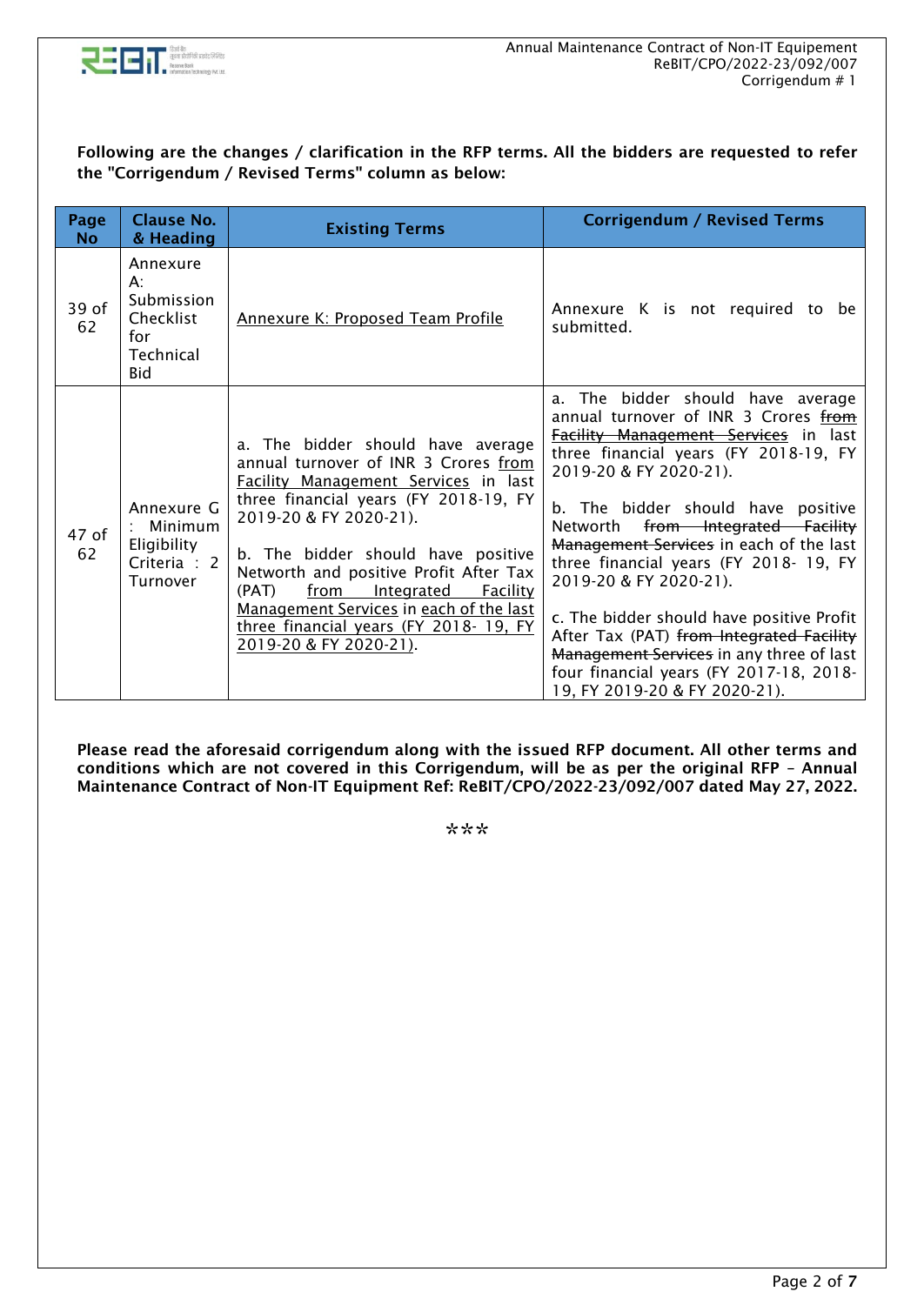

ANNUAL MAINTENANCE CONTRACT OF NON-IT EQUIPMENT

----------------------------------------------------------- REQUEST FOR PROPOSAL

## RESPONSE TO PRE-BID QUERIES

(07 June 2022) RFP: ReBIT/CPO/2022-23/092/007

This document is the property of Reserve Bank Information Technology Private Limited (ReBIT). It may not be copied, distributed or recorded on any medium, electronic or otherwise, without the ReBIT's written permission thereof, except for the purpose of responding to ReBIT for the said purpose. The use of the contents of this document, even by the authorized personnel / agencies for any purpose other than the purpose specified herein, is strictly prohibited and shall amount to copyright violation and thus, shall be punishable under the Indian Law.

> Reserve Bank Information Technology Pvt. Ltd. 502, Building No 1, Mindspace Juinagar, Nerul, Navi Mumbai – 400706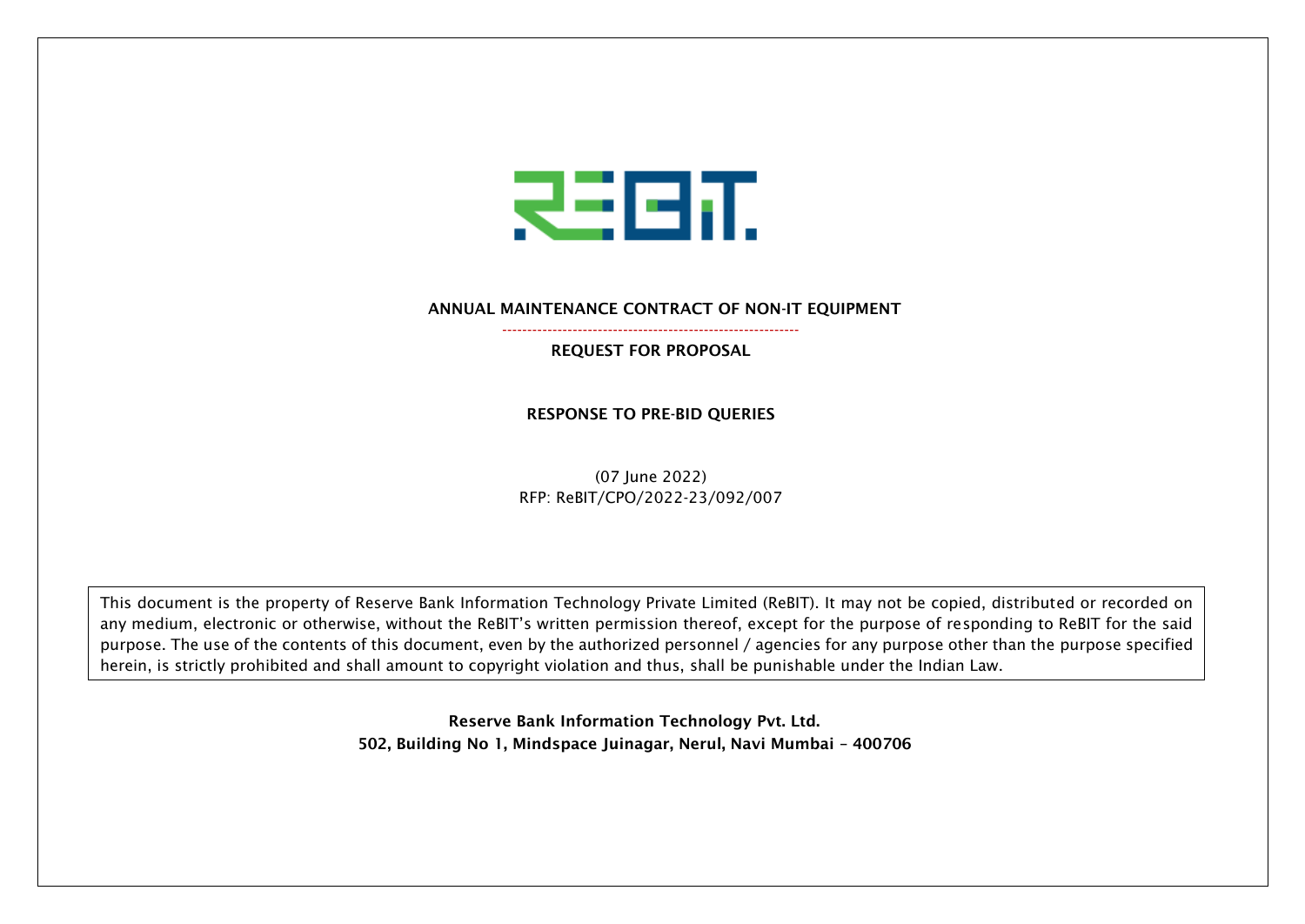

|                | Query<br>Reference<br>(Page) | <b>Clause</b><br># | <b>Query Reference (Clause)</b> | Query by the Bidder                                                                                                                              | <b>ReBIT Response</b>                                                                                                                                                                                                                                                                                                                                                 |  |
|----------------|------------------------------|--------------------|---------------------------------|--------------------------------------------------------------------------------------------------------------------------------------------------|-----------------------------------------------------------------------------------------------------------------------------------------------------------------------------------------------------------------------------------------------------------------------------------------------------------------------------------------------------------------------|--|
| 1.             |                              |                    | General                         | 1. List of Equipments Not available in the<br><b>RFQ</b><br>2. List of Equipment under DLP if any and<br>its dates                               | List of equipment will be provided to<br>interested bidders, process for obtaining<br>the asset details is mentioned in Section<br>5.2, Page No. 7 of RFP document.<br>Equipment under Defect Liability period<br>(DLP) till 31-Dec-2022, successful bidder<br>has to sync up with current Defect<br>Liability Period (DLP) vendor during<br>Defect Liability Period. |  |
| $\overline{2}$ |                              |                    | General                         | What will be the days on which the PM will<br>be carried out                                                                                     | Planned Preventive Maintenance calendar<br>will be shared with successful bidder.                                                                                                                                                                                                                                                                                     |  |
| 3              | $\overline{7}$               | 5.2                |                                 | All Equipments under comprehensive<br><b>AMC</b>                                                                                                 | ReBIT intends to contract service<br>provider for Comprehensive AMC.                                                                                                                                                                                                                                                                                                  |  |
| 4              | 8                            | 5.2.1.2            |                                 | Whether electrical spare parts like HT &<br>LT cables, Cable Trays, laying of cables<br>will be contractor scope?                                | HT & LT cables, Cable Trays, laying of<br>cables will not be in contractors' scope                                                                                                                                                                                                                                                                                    |  |
| 5              | 9                            | 5.2.2.2.e          |                                 | Condenser coil and evaporator coil<br>replacement will be under whose scope?                                                                     | Condenser coil and evaporator coil<br>replacement in not under AMC scope of<br>work                                                                                                                                                                                                                                                                                   |  |
| 6              | 9                            | $5.2.2.2.$ j       |                                 | Replacement of insulation will be under<br>whose scope?                                                                                          | Replacement of insulation will be under<br>successful bidder scope                                                                                                                                                                                                                                                                                                    |  |
| $\overline{7}$ | 9                            | 5.2.2.2.t          |                                 | kindly specify the type of coating and the<br>location of coating. Like u tubes of<br>condenser & header only? Or the full<br>copper tubes also? | Anti-rusting coating to condense tube<br>and copper tube whenever required                                                                                                                                                                                                                                                                                            |  |
| 8              |                              |                    | General                         | Who will be the repair and replacement<br>cost of sheet metal?                                                                                   | Replacement of sheet metal in part of<br>scope of work.                                                                                                                                                                                                                                                                                                               |  |
| 9              | 13                           | 5.2.4.1            |                                 | Replacement of batteries are in vendors<br>scope?                                                                                                | Replacement of batteries is optional.<br>Bidders to provide cost under optional<br>services as mentioned on Page No. 52                                                                                                                                                                                                                                               |  |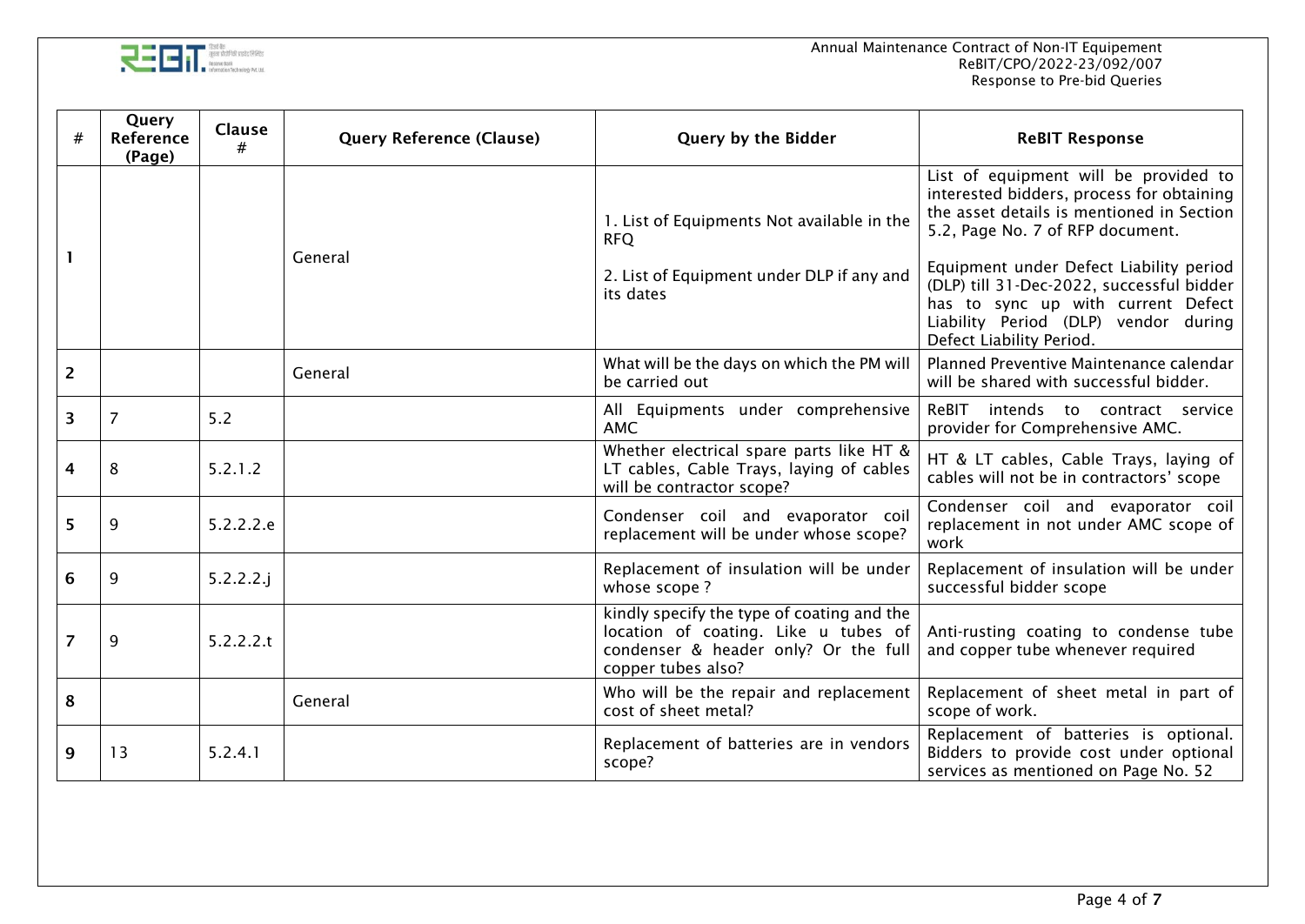

| 10 <sup>°</sup> |                |        | General                                                                                                                                                                                                                                                                                                                                           | List of all the equipments and its make<br>with QTY which are installed at site?                                                                                                                                                                                                                 | Please refer asset list for type & quantity<br>of assets.                                                                                                                                                                                                               |
|-----------------|----------------|--------|---------------------------------------------------------------------------------------------------------------------------------------------------------------------------------------------------------------------------------------------------------------------------------------------------------------------------------------------------|--------------------------------------------------------------------------------------------------------------------------------------------------------------------------------------------------------------------------------------------------------------------------------------------------|-------------------------------------------------------------------------------------------------------------------------------------------------------------------------------------------------------------------------------------------------------------------------|
| 11              |                |        | General                                                                                                                                                                                                                                                                                                                                           | Order will be finalised for 2 years 9<br>months and the order will be issued on<br>yearly basis.                                                                                                                                                                                                 | Yes, as per RFP terms.                                                                                                                                                                                                                                                  |
| 12              | 39             |        | Annexure A                                                                                                                                                                                                                                                                                                                                        | Annexure K (Proposed Team Profile) is to<br>be submitted but there is no Annexure K<br>provided in the tender document. Since<br>this is an AMC Contract, there is no<br>manpower to be provided so kindly<br>clarify how to respond<br>to this<br>requirement mentioned in the RFP<br>Document. | Annexure K not required. Please refer<br>Corrigendum $# 1$ issued in this regard.<br>Bidder is required to submit a company<br>profile along with escalation matrix as<br>per Clause $# 5.5$ page $# 23$ of RFP<br>document.                                            |
| 13              | $\overline{7}$ | 5(5.1) | <b>AMC</b><br>will<br>be<br>The<br><b>Services</b><br>Comprehensive and exhaustive and will<br>cover all Electrical Works, UPS, HVAC<br>Works, PAC Works, Fire and Safety<br>Works, Audio Visual Works, Access<br>Control System & Building Management<br>System.                                                                                 | Kindly Confirm whether it is CMC OR<br><b>NCMC</b>                                                                                                                                                                                                                                               | Please refer clause 5.2 on Page No. 7.                                                                                                                                                                                                                                  |
| 14              | $\overline{7}$ | 5.1    | The Bidder shall be required to<br>undertake to perform all such tasks,<br>render requisite services and make<br>available all such resources as may be<br>required for the successful completion<br>of the entire assignment at no<br>ReBIT<br>additional<br>cost<br>the<br>to<br>notwithstanding what is stated here<br>and what is not stated. | Required inventory spare list if contract<br>is CMC to confirm spares rates                                                                                                                                                                                                                      | Since the contract is Comprehensive<br>maintenance, whatever spares required<br>would be in successful bidder's scope.<br>Successful bidder is required to make<br>provision for all spares and repair /<br>replacement services to maintain the<br>premises equipment. |
|                 | $\overline{7}$ | 5.2    | The Bidder agrees to use its best efforts<br>to assess, understand and provide the<br>Comprehensive Annual Maintenance<br>services as per ReBIT's requirement.<br>The scope of work is<br>broadly<br>subdivided under following asset /<br>works which includes<br>exhaustive<br>requirements prescribed<br>services /                            | 1. Do we need to hire third party vendor<br>for UPS, KITCHEN EQUIPMENTS, GYM &<br><b>GAMING EQUIPMENTS?</b><br>2. Electrical audit - Client has to bear the<br>inspection charges.                                                                                                               | 1. Bidder may hire third party vendor who<br>has back-to-back contract with OEM for<br>spare supply & support.<br>2. Official inspection charges will be paid<br>by ReBIT after submission of receipts.<br>3. ReBIT will pay applicable 'official' fee /                |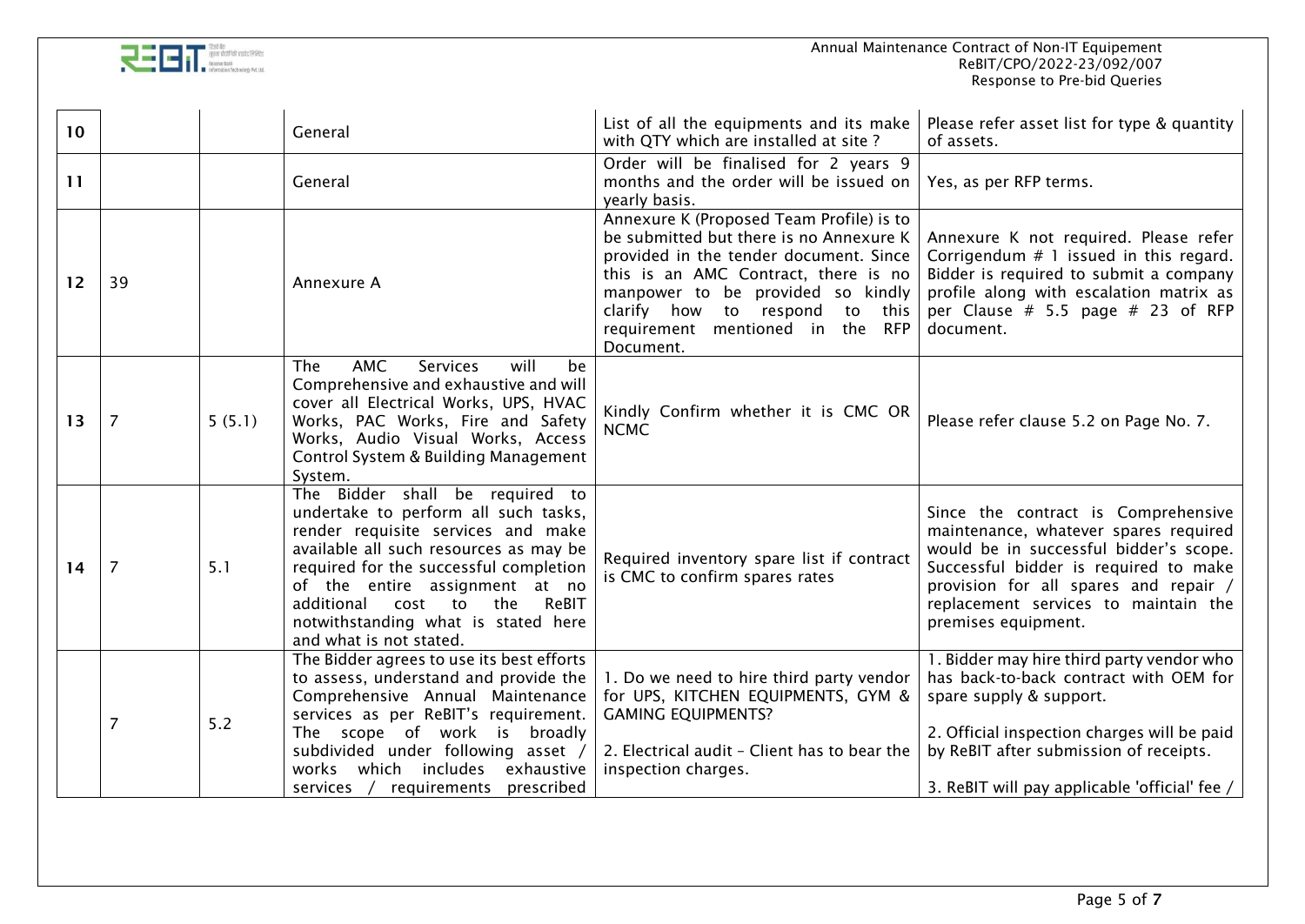|  |                                                                                                                                                        |         | Annual Maintenance Contract of Non-IT Equipement<br>ReBIT/CPO/2022-23/092/007<br>Response to Pre-bid Queries                                                                                                                              |                                                                                          |                                                                                                                             |  |
|--|--------------------------------------------------------------------------------------------------------------------------------------------------------|---------|-------------------------------------------------------------------------------------------------------------------------------------------------------------------------------------------------------------------------------------------|------------------------------------------------------------------------------------------|-----------------------------------------------------------------------------------------------------------------------------|--|
|  | limited<br>not<br>to<br>a.<br>b.<br><b>HVAC</b><br><b>PAC</b><br>c.<br>d.<br>Kitchen<br>e.<br>f.<br>and<br>Fire<br>Audio<br>Visual<br>g.<br>Management |         | further in subsequent sections (but is<br>same)<br>Electrical Equipment /<br>Works<br>Works<br>Works<br><b>UPS</b><br>Equipment<br>Safety<br>Works<br>Works<br>h. Access Control System & Building<br>System<br>i. Gym & Gaming Equipment | 3. Earth pit checking - Client has to bear<br>IR and ER checks charges.                  | challan charges against submission of<br>receipt, all other charges to be borne by<br>service provider.                     |  |
|  | 8                                                                                                                                                      | 5.2.1.2 | Calibration of all energy meter and<br>provide its report once in year                                                                                                                                                                    | Who will be responsible for - Permanent<br>spares, critical spares, Consumable<br>spares | Successful Bidder is responsible for<br>calibration of energy meter.                                                        |  |
|  | 9                                                                                                                                                      | 5.2.2.2 | <b>HVAC</b><br>System-Leak<br>testing<br>and<br>rectifying leaks in the Refrigeration<br>system include replenishment of<br>appropriate gases, brazing work                                                                               | Kindly confirm, the cost will be borne by<br>client or Vendor?                           | Cost to be borne by successful bidder.                                                                                      |  |
|  | 9                                                                                                                                                      | 5.2.2.2 | Coating of tubes need to be done once<br>in year                                                                                                                                                                                          | Kindly confirm, the cost will be borne by<br>client or Vendor?                           | Cost to be borne by successful bidder.                                                                                      |  |
|  | 9                                                                                                                                                      | 5.2.2.2 | Check the function of expansion<br>valves, relay, contactor, thermostat,<br>capacitors, driers, safety switches,<br>solenoid<br>valves<br>relief<br>&<br>and<br>rectification/replace if required                                         | Kindly confirm, the cost will be borne by<br>client or Vendor, if it is required?        | Cost to be borne by successful bidder.                                                                                      |  |
|  | 10                                                                                                                                                     | 5.2.2.2 | Replacement<br>Repair<br>of<br>&<br>Microprocessor/PCB/Handset/Display<br>and compressor                                                                                                                                                  | Kindly confirm, the cost will be borne by<br>client or Vendor?                           | Cost to be borne by successful bidder.                                                                                      |  |
|  |                                                                                                                                                        |         |                                                                                                                                                                                                                                           | List of OEM Vendor and Contact Details<br>as per the Machinery deployed                  | OEM will be mentioned in the Asset List.<br>Please refer response to query no. 1 for<br>obtaining Asset List.               |  |
|  |                                                                                                                                                        |         |                                                                                                                                                                                                                                           | Requesting for site survey on the current<br>week to understand in detailed              | Site survey can be done from June 8 to<br>June 10, 2022. Bidders are requested to<br>send email request for site visit with |  |